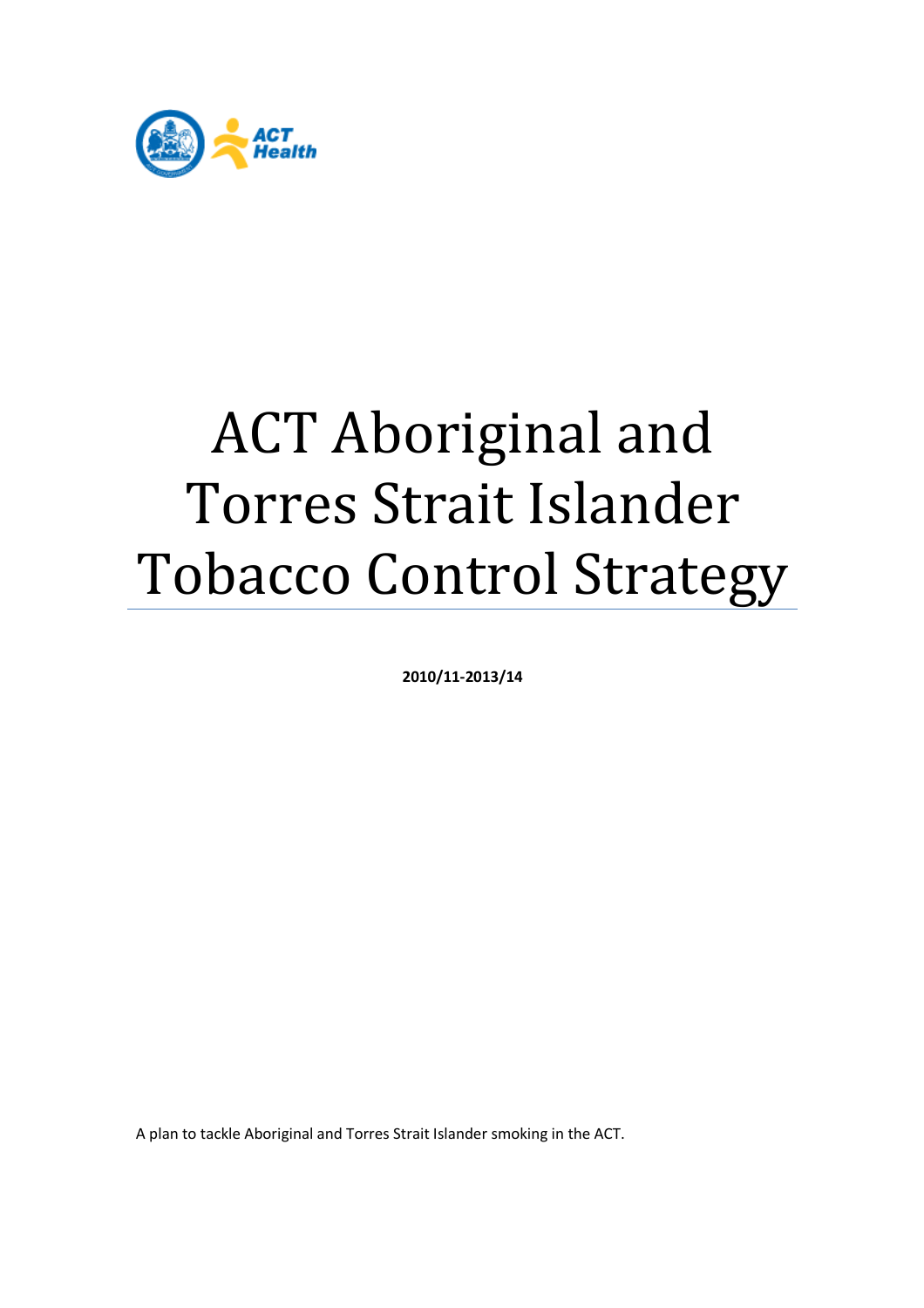#### **Abbreviations**

| Australian Capital Territory Division of General Practice             |
|-----------------------------------------------------------------------|
| Alcohol and Drug Program                                              |
| Australian Institute of Aboriginal and Torres Strait Islander Studies |
| <b>Council of Australian Governments</b>                              |
| Ministerial Council on Drug Strategy                                  |
| National Aboriginal Community Controlled Health Organisation          |
| Non Government Organisation                                           |
| Nicotine Replacement Therapy                                          |
| <b>Public Health Association of Australia</b>                         |
| The Canberra Hospital                                                 |
| Winnunga Nimmityjah Aboriginal Health Service                         |
|                                                                       |

ACT Aboriginal and Torres Strait Islander Tobacco Control Strategy 6/30/2011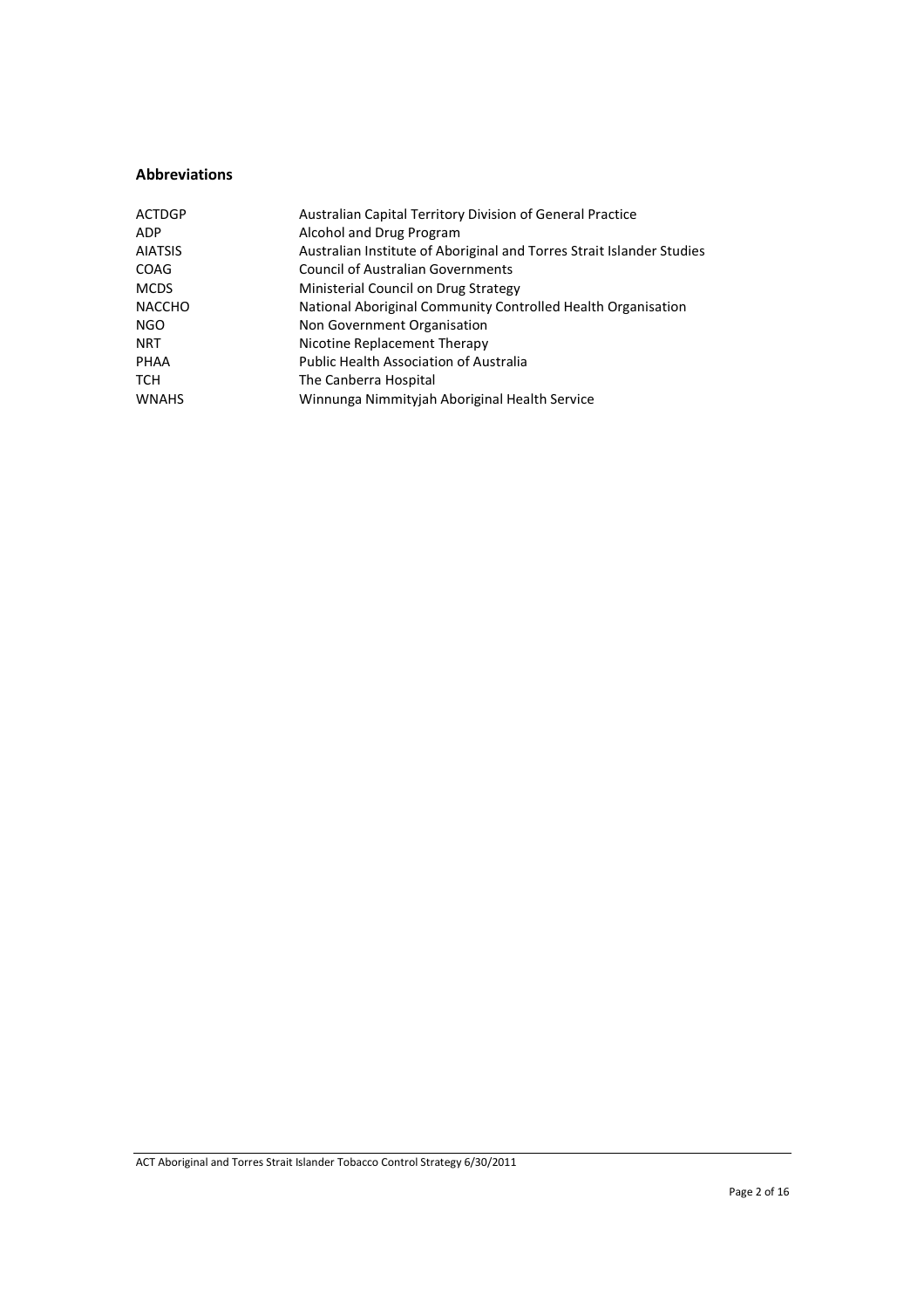# **Contents**

| Action Area 1 - Development and implementation of a multi-component cessation and  |  |
|------------------------------------------------------------------------------------|--|
| reduction program based on family, social and workplace networks 10                |  |
|                                                                                    |  |
|                                                                                    |  |
| Action Area 4 – Building on existing legislation, bans and policy initiatives 11   |  |
| ACT Aboriginal and Torres Strait Islander Tobacco Control Strategy Action Plan  12 |  |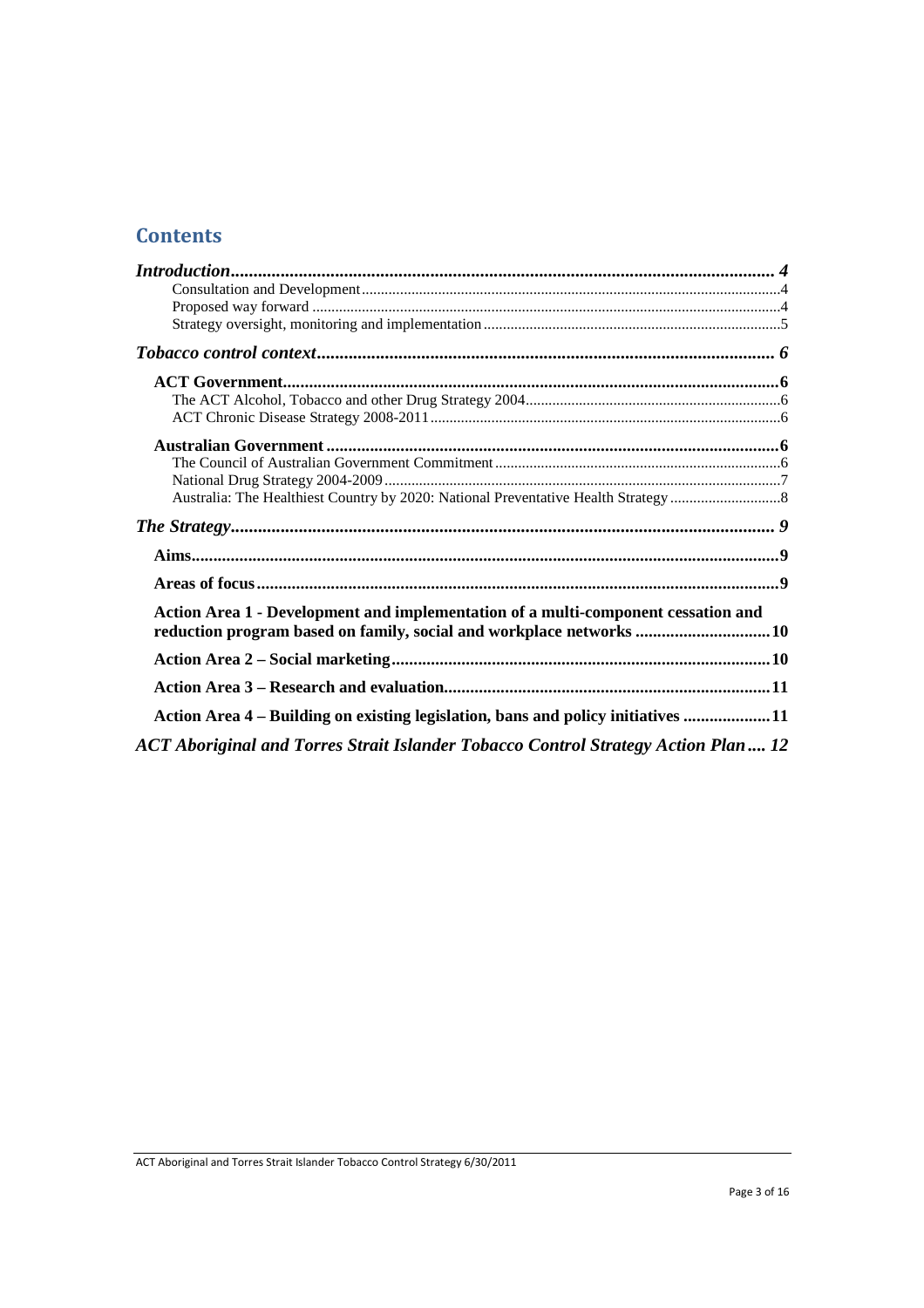# **Introduction**

The ACT Government has made a commitment to reduce smoking rates amongst Aboriginal and Torres Strait Islander people living in the ACT (ACT Government, 2008).

This commitment has involved the development of the *Aboriginal and Torres Strait Islander Tobacco Control Strategy* (*the Strategy*). This was achieved using two methods: examining the tobacco control research and other evidence and; designing *the Strategy* on areas of priority.

While there are many reports about the prevalence of smoking in Aboriginal and Torres Strait Islander communities, reports on the effectiveness of tobacco control initiatives for Aboriginal and Torres Strait Islander people and communities in Australia are scant (Ivers, 2003). Much of the work to date in Aboriginal and Torres Strait Islander tobacco control draws two main conclusions; that tobacco control is best delivered in the community (outreach) setting and that for it to be effective participation must be based in the social, work or family environment.

It is fortunate that the development of this strategy has occurred at a point in time where, at the national level, there has also been a commitment of financial resources and political will to tackle the high rates of smoking in the Aboriginal and Torres Strait Islander population (Commonwealth Department of Health and Ageing, 2009). The allocation of over 100 million dollars over the next four years by the Commonwealth to this issue alone, and the commitment by the ACT Government, will ensure a heightened focus.

A substantial allocation of financial resources and placement of tobacco control on the national agenda through reports such as the *National Preventative Health Strategy* has generated prominent Aboriginal leaders such as Tom Calma, the former Racial Discrimination and Social Justice Commissioner and others in prominent roles to publicly speak out about smoking and the damage it does to individuals and the community (Calma, 2009).

## **Consultation and Development**

A stakeholder forum and additional organisation/community level consultations occurred in the development of this Strategy. These included a stakeholder forum in July 2009 and additional consultations across primarily Aboriginal and Torres Strait Islander community organisations. The details of these processes can be found at **Appendix 1**.

## **Proposed way forward**

Through a review of the literature and through the consultation process, four key areas for action have been identified for resourcing under this Strategy. These areas are:

1. Development and implementation of a multi-component cessation and reduction program based on family, social and workplace networks;

ACT Aboriginal and Torres Strait Islander Tobacco Control Strategy 6/30/2011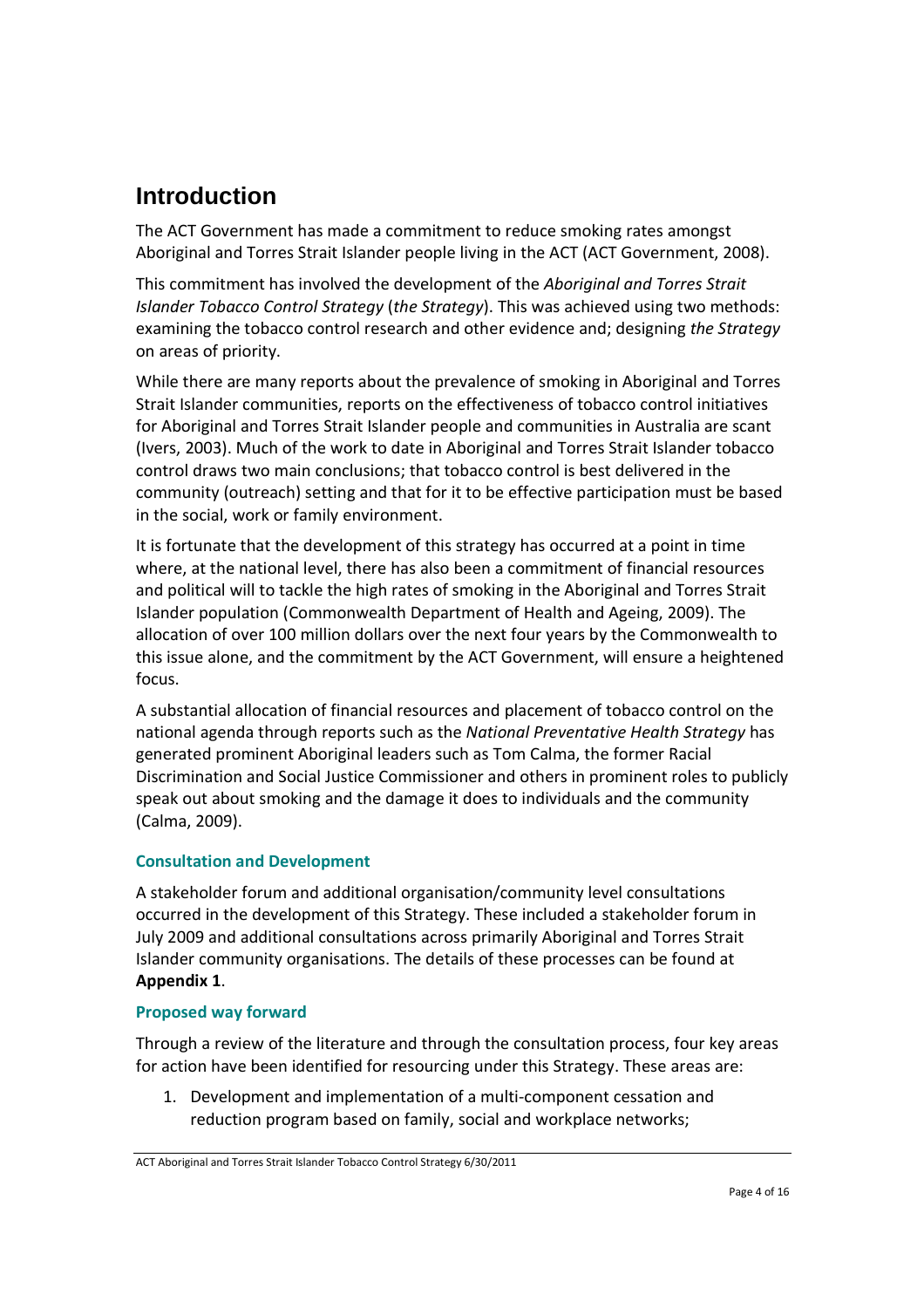- 2. A social marketing program;
- 3. A research and evaluation agenda; and
- 4. Building on legislative change, bans and other policy initiatives.

To implement this agenda it is important to recognise that there are a number of organisations within the ACT that can contribute to effective implementation and outcomes based on each element above.

#### **Strategy oversight, monitoring and implementation**

An advisory group made up of key stakeholders for the implementation of the Strategy has been established and will provide the driving force to ensure the work set out in the implementation plan is implemented, monitored and evaluated.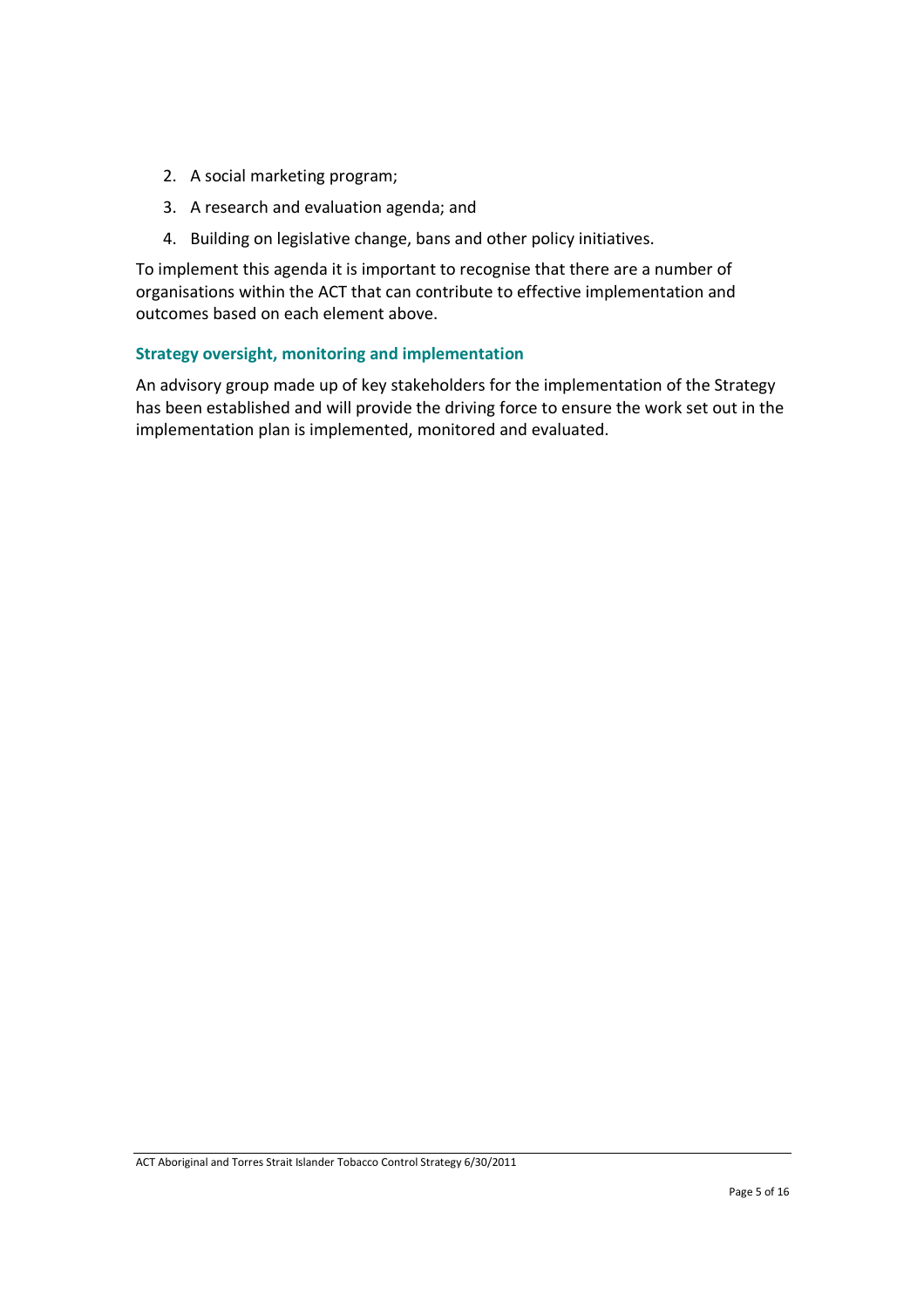# **Tobacco control context**

## *ACT Government*

The ACT Government has committed \$200,000 per annum over 4 years to implement initiatives to decrease tobacco smoking rates amongst the ACT Aboriginal and Torres Strait Islander population.

In ACT Health's submission to the *National Partnership Agreement on Closing the Gap in Indigenous Health Outcomes: ACT Implementation Plan* a commitment is made to

> "Reduce Aboriginal and Torres Strait Islander smoking rates, with additional focus on specific groups e.g. Aboriginal health service staff, pregnant women and mothers, young people, people with drug and/or mental health issues and adults and young people in detention" (ACT Government, 2009, pp. 11).

#### **The ACT Alcohol, Tobacco and other Drug Strategy 2004**

The *ACT Alcohol, Tobacco and other Drug Strategy 2004* has been developed in the context of the *National Drug Strategy 2004-2009*; the *National Tobacco Strategy 1999- 2004*; and the ACT Government's policies in the areas of health; policing; justice and community safety; education youth and family services; and disability housing and community services.

#### **ACT Chronic Disease Strategy 2008-2011**

Under Action Area 1 – Prevention and risk reduction across the continuum there is an emphasis on chronic disease and prevention – to prevent the condition itself, where possible, and to prevent and reduce progression of the condition and its associated complications and co-morbidities. 1.7 of the recommended actions states that ACT Health will "develop and implement smoking cessation programs for people of Aboriginal and Torres Strait Islander background, including pregnant women" (ACT Health, 2008, pp. 19).

## *Australian Government*

## **The Council of Australian Government Commitment**

The Council of Australian Governments (COAG), a forum of federal, state and local government meets to consider policy issues of national importance. In November 2008 COAG agreed to the \$1.6 billion National Partnership Agreement on Closing the Gap in Indigenous Health Outcomes (NPA).

As a central component of this the Australian Government has allocated \$100.6 million for smoking cessation/harm minimisation initiatives.

ACT Aboriginal and Torres Strait Islander Tobacco Control Strategy 6/30/2011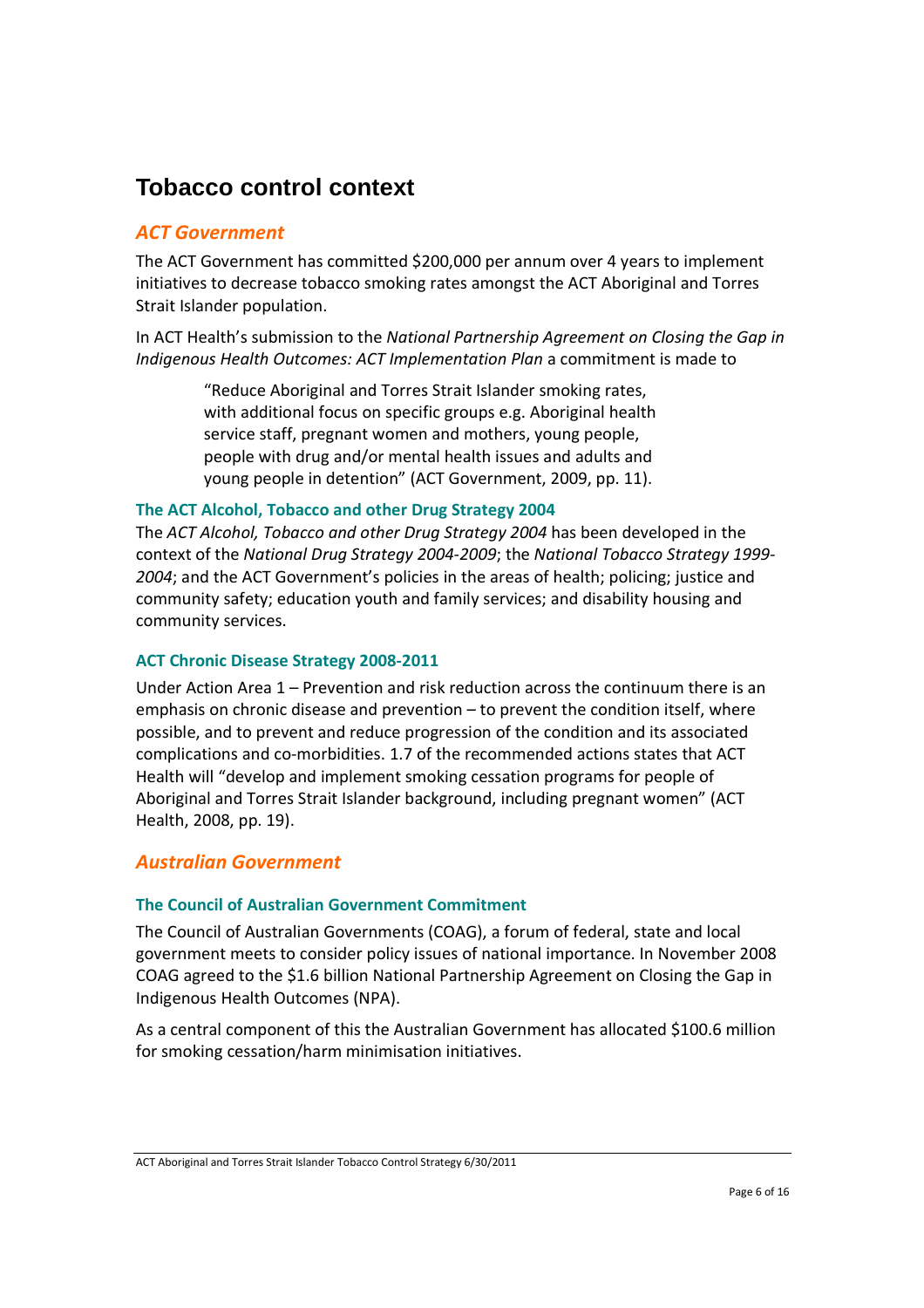#### **National Drug Strategy 2004-2009**

At a national level, the Ministerial Council on Drug Strategy (MCDS) endorsed the *National Drug Strategy 2004-2009* in May 2004. The National Strategy outlines a coordinated approach to reducing problems associated with harmful alcohol and other drug use in Australia. It affirms Australia's commitment to harm minimisation as the main principle underpinning approaches to alcohol and other drug use.

Australia's obligations under international drug treaties and conventions are met through the National Strategy, and through Commonwealth and State and Territory legislation. The *ACT Alcohol, Tobacco and other Drug Strategy 2004* applies the national agenda by continuing to approach harms associated with alcohol, tobacco and other drug use through applying the principles of harm minimisation, improving the evidence base that informs policy development and extending community partnerships beyond law enforcement and health.

#### **National Tobacco Strategy, 2004–2009**

The goal of the *National Tobacco Strategy, 2004-2009* is to improve health and to reduce the social costs caused by, and the inequity exacerbated by, tobacco in all its forms.

The objectives of the *National Tobacco Strategy, 2004-2009* are, across all social groups: to prevent uptake of smoking; to encourage and assist as many smokers as possible to quit as soon as possible; to eliminate harmful exposure to tobacco smoke among nonsmokers; and where feasible, to reduce harm associated with continuing use of and dependence on tobacco and nicotine.

The National Tobacco Strategy is a comprehensive approach to reducing tobaccorelated harm. A heavy emphasis is placed on jurisdictions to implement tobacco control initiatives. The strategy states that Jurisdictions will:

- Further use regulation to reduce the use of, exposure to, and harm associated with tobacco;
- Increase promotion of Quit and Smokefree messages;
- Improve the quality of, and access to, services and treatment for smokers;
- Provide more useful support to parents, carers and educators in helping children to develop a healthy lifestyle;
- Endorse policies that prevent social alienation associated with uptake of high risk behaviours such as smoking, and advocate policies that reduce smoking as a means of addressing disadvantage;
- Tailor messages and services to ensure access by disadvantaged groups; and
- Obtain the information needed to fine-tune policies and programs.

ACT Aboriginal and Torres Strait Islander Tobacco Control Strategy 6/30/2011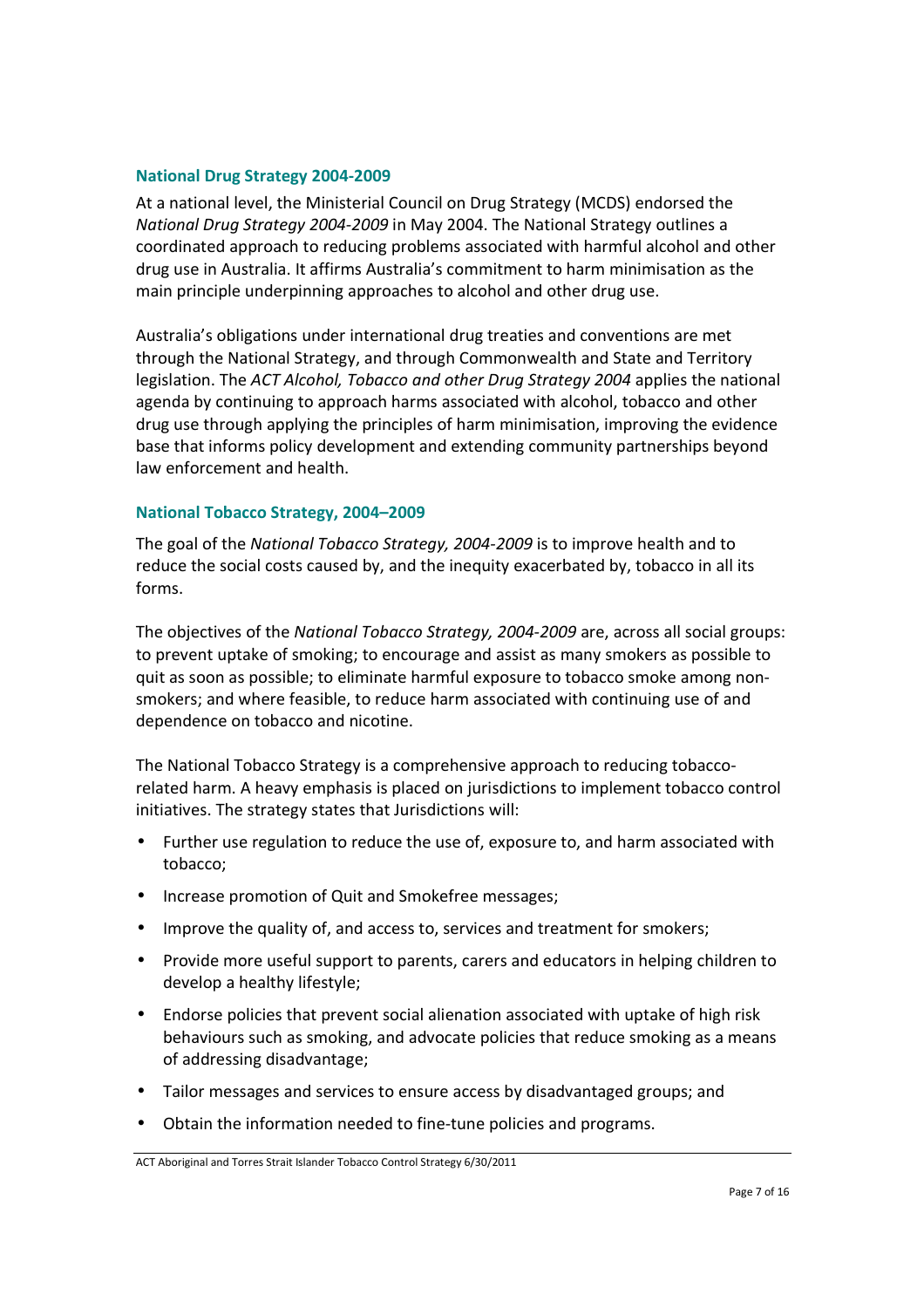#### (Ministerial Council on Drug Strategy, 2004)

This Strategy has been developed to complement the *National Tobacco Strategy, 2004- 2009* in that it advocates for the development of a local social marketing campaign, improved access to tobacco control services and for an independent evaluation of the ACT's approach.

#### **Australia: The Healthiest Country by 2020: National Preventative Health Strategy**

To date, success in tobacco control has occurred not through clinical, classroom or workplace interventions but through a comprehensive whole-of-population approach that has profoundly changed cultural values about smoking (Cancer Council, 2003 & Commonwealth Department of Health and Ageing, 2003). As well as regulation, the various campaigns, programs, treatment and efforts of advocates for tobacco control have played a crucial role in keeping smoking and its effects in the news and on the political agenda (Wakefield et al. 2006, WHO, 2008, Wakefield, 2002).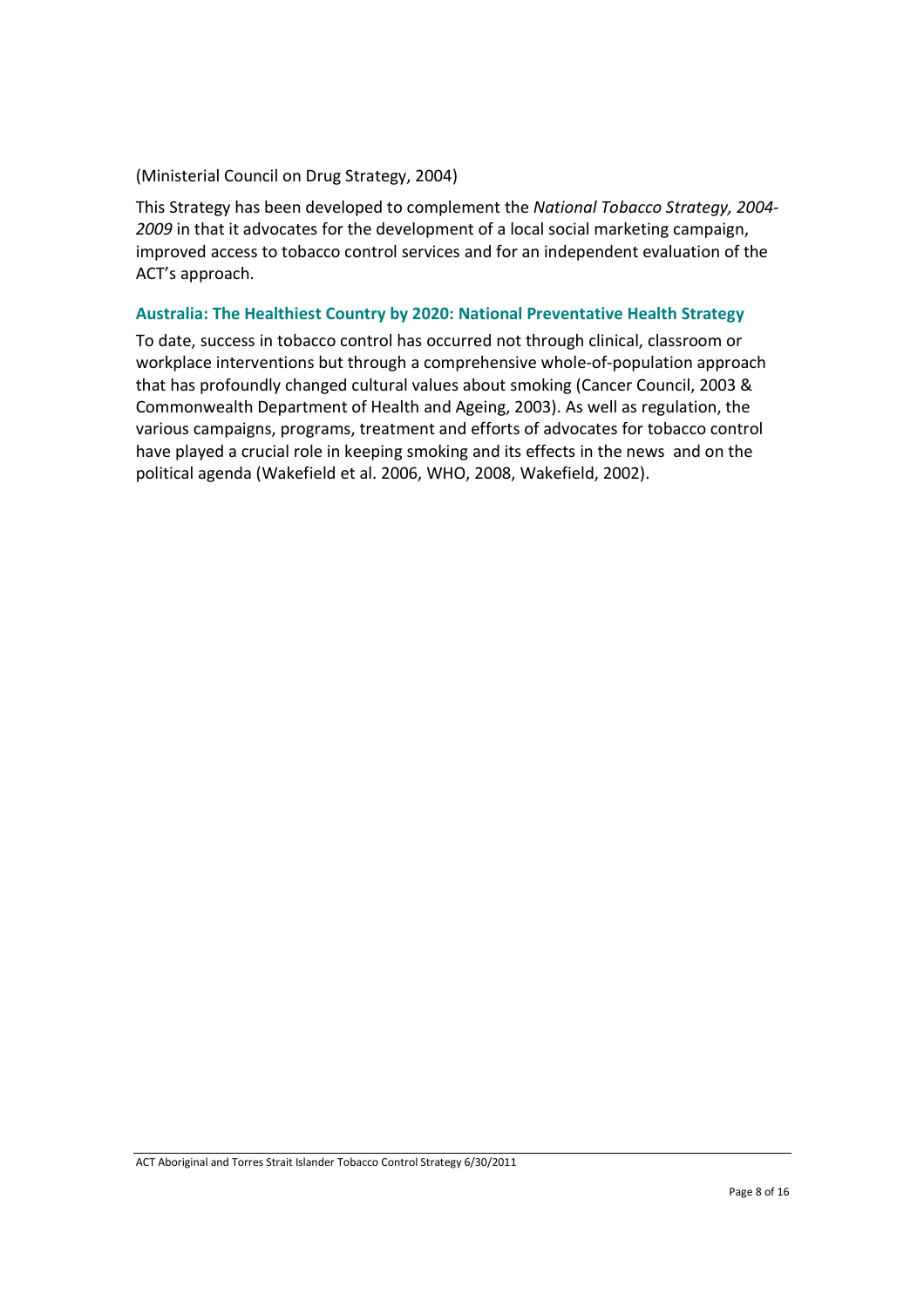# **The Strategy**

# *Aims*

The Strategy aims to improve the health of the ACT Aboriginal and Torres Strait Islander communities through improved tobacco control measures. Specifically, the Strategy aims to:

- Prevent people taking up smoking;
- Reduce rates of smoking and increase quit attempts (assisted and unassisted);
- Increase access to assisted tobacco control initiatives; and
- Increase levels of understanding and awareness of health issues surrounding smoking.

# *Areas of focus*

The Strategy includes four areas for action:

- Action Area 1 Development and implementation of a multi-component cessation and reduction program based on family, social and workplace networks;
- Action Area 2 Social marketing;
- Action Area 3 Research and evaluation ; and
- Action Area 4 Building on existing legislation, bans and policy initiatives.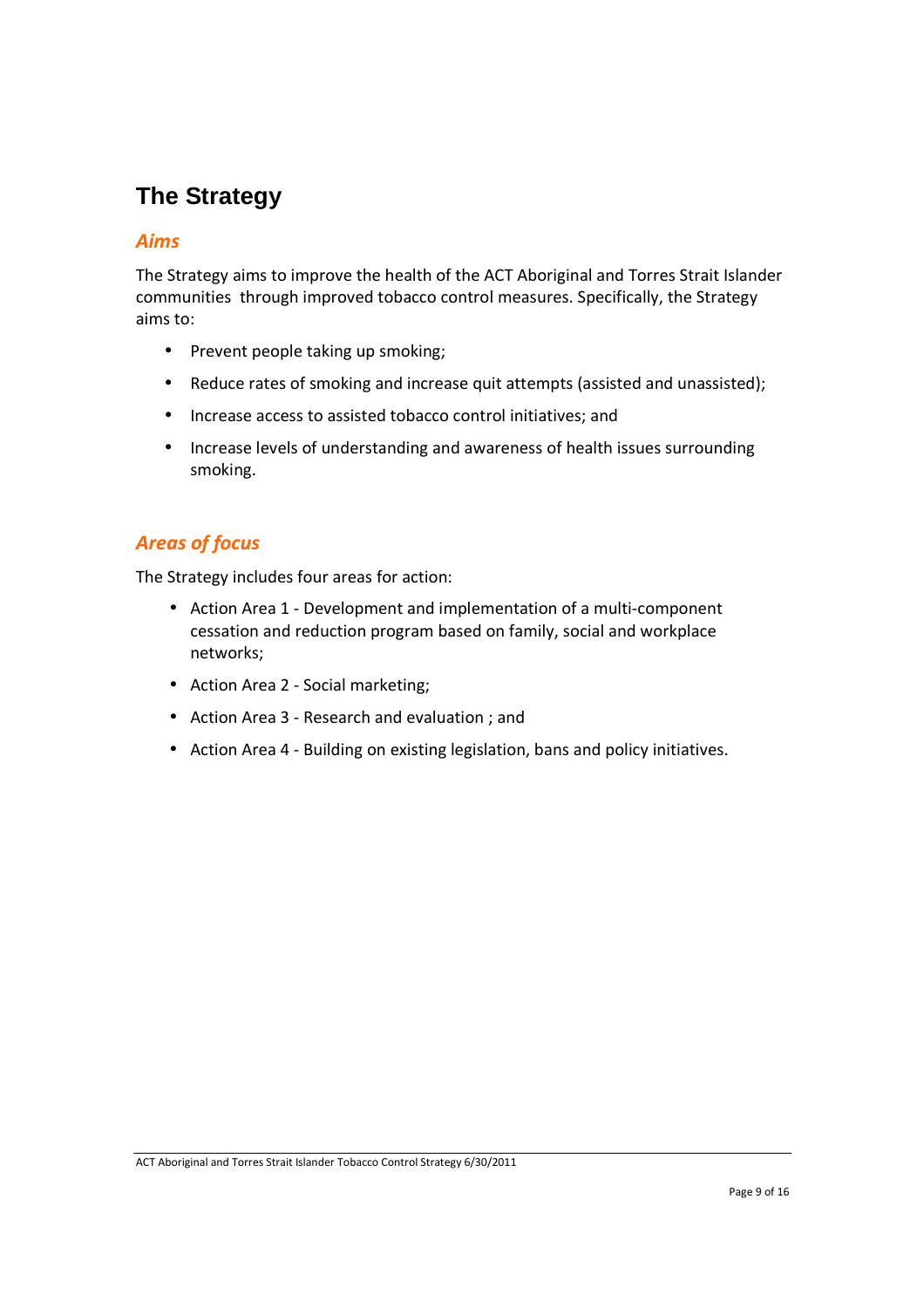# *Action Area 1 - Development and implementation of a multi-component cessation and reduction program based on family, social and workplace networks*

The rate of smoking for Aboriginal and Torres Strait Islander people has recently decreased slightly after little change over the last 10 years, however the prevalence of smoking amongst the Aboriginal and Torres Strait Islander community nationally is close to 50%.

In the *2007-08 National Aboriginal and Torres Strait Islander Social Survey*, 36.2% of Aboriginal and Torres Strait Islander people in the ACT reported being a current smoker compared to 18.6% in the general population (ACT Health, 2010) .

While focusing on tobacco control it is important to recognise that most people will quit smoking unassisted. It is also important that assisted and unassisted approaches to smoking cessation be available and access to and information about them improved. This could be facilitated by a tobacco control worker with part of their role dedicated to facilitating access to and information about smoking cessation and reduction options.

Much of the literature discussing how to reduce smoking rates amongst the Aboriginal and Torres Strait Islander population identifies two key areas:

- 1. Initiatives that focus on the family; and
- 2. Initiatives focused on social networks.

A whole of family approach in conjunction with individual approaches to smoking cessation and harm reduction are supported within this Strategy. Assisted cessation and harm reduction programs need to be creative in how they are developed, for example by providing a family and community focus and by creating specific messages which target the local community and not simply transplanting campaigns from outside the ACT. They should also focus on wellbeing and be broader than programs currently available.

Assisted cessation and harm reduction can be provided by identifying a client and making the assistance available to the whole family. This assistance can then be delivered in the household/social/workplace setting. This approach could also be used to provide opportunities to promote messages of not smoking in the home/socially and at the workplace. Aboriginal and Torres Strait Islander people and organisations, trained in the delivery of programs and committed to the messages would be required to achieve this.

# *Action Area 2 – Social marketing*

Leadership in Aboriginal and Torres Strait Islander communities is a defining issue for tobacco control. Elders' organisations and role models need to be supported to take an active role in relaying messages that support family and community approaches to reduce smoking rates and to reinforce harm minimization approaches.

ACT Aboriginal and Torres Strait Islander Tobacco Control Strategy 6/30/2011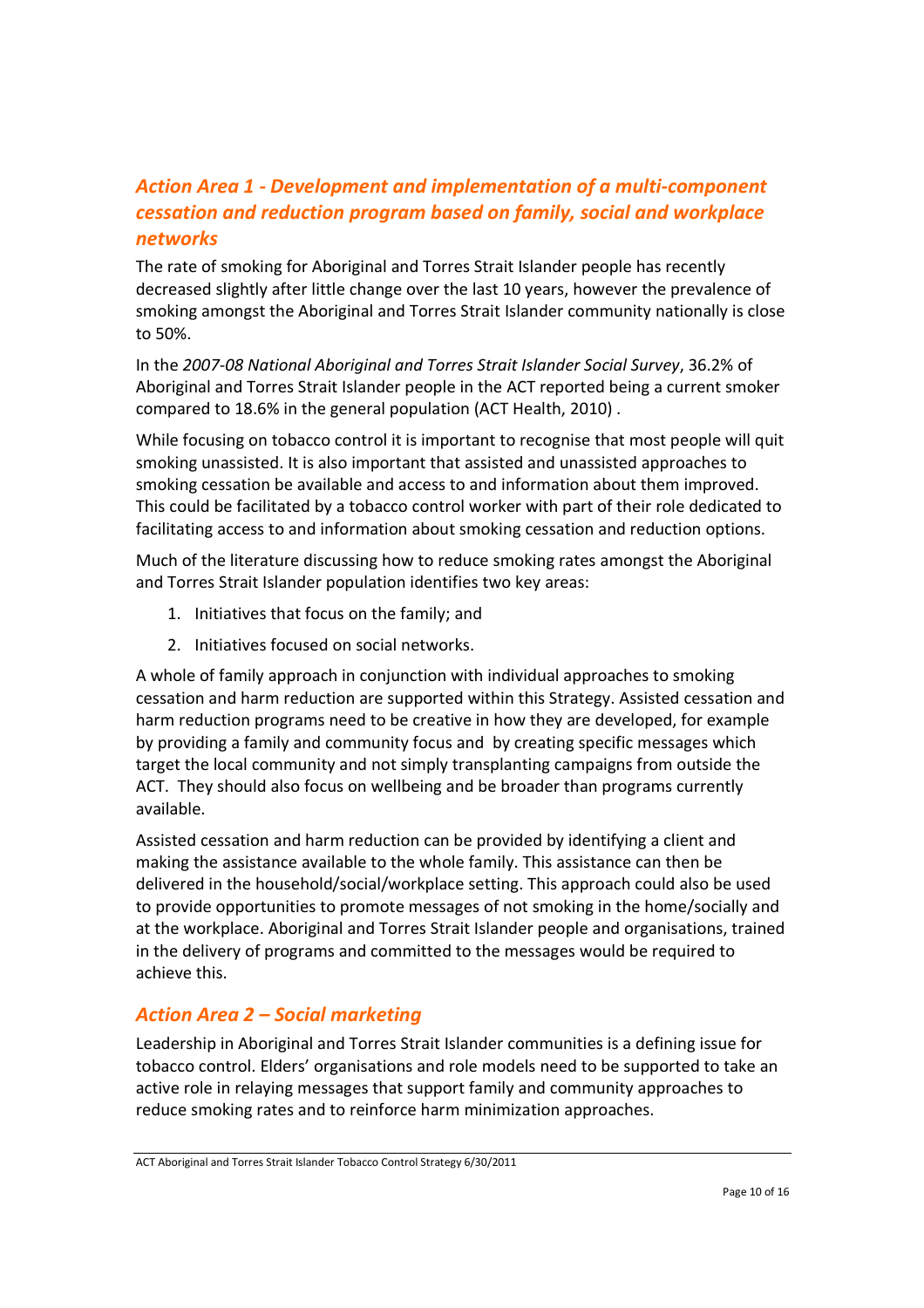# *Action Area 3 – Research and evaluation*

There is a lack of quality research with regard to reducing smoking in Aboriginal and Torres Strait Islander communities (Thomas et al., 2008). A major reason for the lack of quality research is that Aboriginal and Torres Strait Islander tobacco control research often fails to produce reliable results, due to problems with maintaining adequate numbers of people in the study group. The Strategy highlights the need for evaluation of Action Area 1 so that the:

- Progress of the Strategy can be tracked, and
- Effectiveness of cessation and reduction approaches implemented are reported and evaluated.

# *Action Area 4 – Building on existing legislation, bans and policy initiatives*

There is evidence to suggest that legislation and bans have reduced smoking rates, they have been effective in changing community perceptions and reducing the social acceptance of smoking. It is acknowledged that work is being progressed in the legislative area in the ACT; this Strategy will monitor the implementation and effectiveness of these changes. At the policy level there is an opportunity to assist community and other organisations to adopt or create smoke free workplace policies.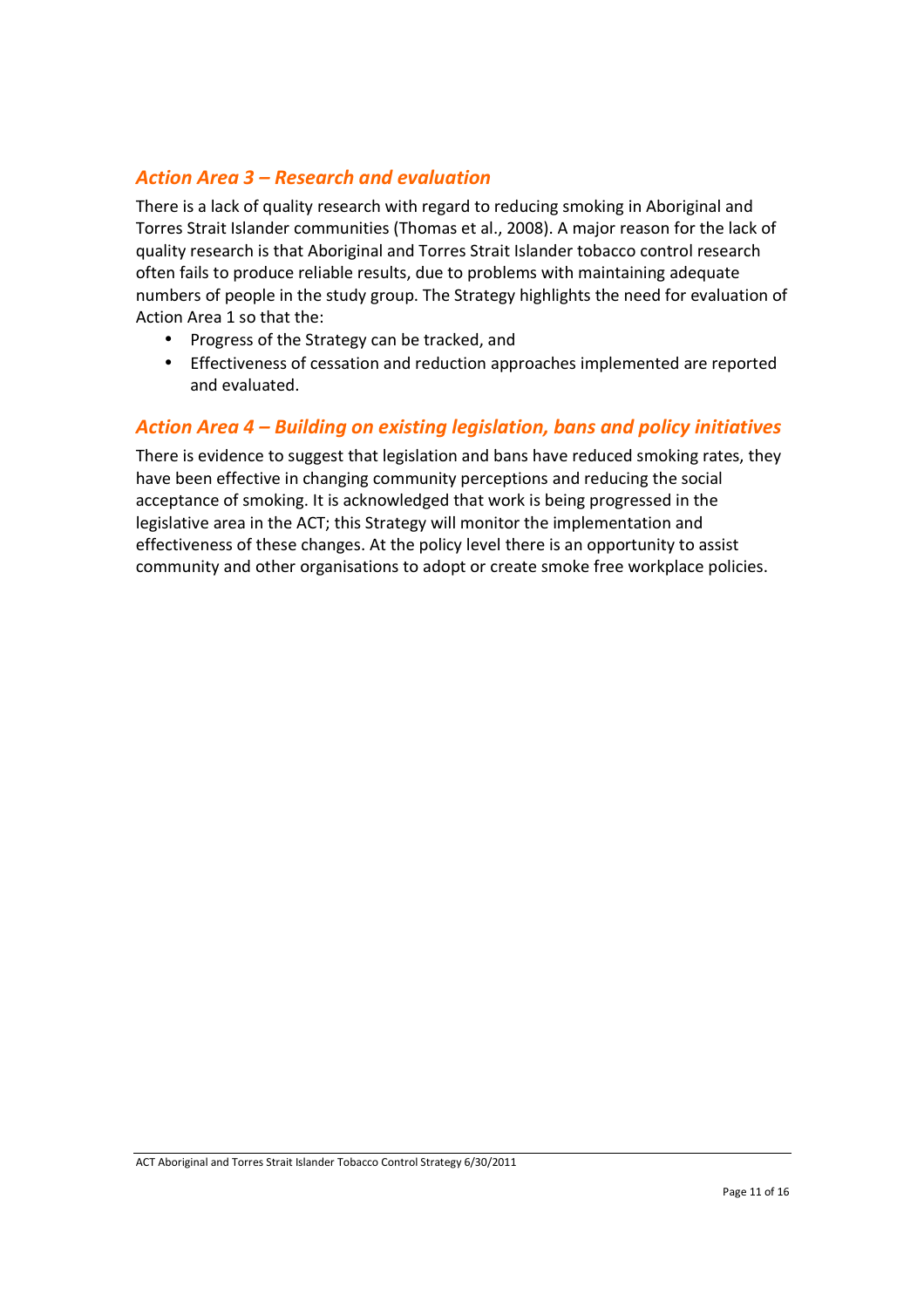

# **ACT Aboriginal and Torres Strait Islander Tobacco Control Strategy Action Plan**

| <b>Action Areas</b>                                                                                                                                                                                                                                                          | <b>Best placed to deliver</b>                          | <b>Required for</b><br>implementation                                                                                                  | <b>Implementation target</b>                                              |  |  |  |
|------------------------------------------------------------------------------------------------------------------------------------------------------------------------------------------------------------------------------------------------------------------------------|--------------------------------------------------------|----------------------------------------------------------------------------------------------------------------------------------------|---------------------------------------------------------------------------|--|--|--|
| Action Area 1- A multi-component cessation and reduction program based on an outreach model that prioritises family, social and workplace networks                                                                                                                           |                                                        |                                                                                                                                        |                                                                           |  |  |  |
| The multi-component cessation and reduction outreach<br>program delivers:<br>• One-to-one and group support at organisations (for<br>workers and community members) or in the home or<br>social setting (outreach);                                                          | Aboriginal and/or Torres Strait Islander NGO<br>sector | Submission process<br>Providing:<br>1. A project<br>implementation plan                                                                | May 2010<br><b>July 2010</b>                                              |  |  |  |
| • Nicotine replacement therapy for those requesting it;<br>• Subsidies for access to additional therapies and<br>treatments;<br>• Health promotion and education at the individual,<br>group and community level;<br>• Referrals to specialist or other services;            |                                                        | with timeframes, budget<br>and evaluation<br>measures<br>2. Assessment of<br>application<br>3. Awarding of contract<br>4. Disbursement | May/June 2010<br>June 2010<br><b>July 2010</b>                            |  |  |  |
| • A directory of services for people wanting to reduce<br>or quit smoking; and<br>• Initiatives targeted towards antenatal and child<br>health, young women and men's groups, sporting<br>groups and those with a chronic disease such as<br>diabetes in the first instance. |                                                        | <b>Project Governance</b><br>arrangements<br>Monitoring of project<br>performance                                                      | May 2010<br>Incorporate into regular<br>reporting sequence (6<br>monthly) |  |  |  |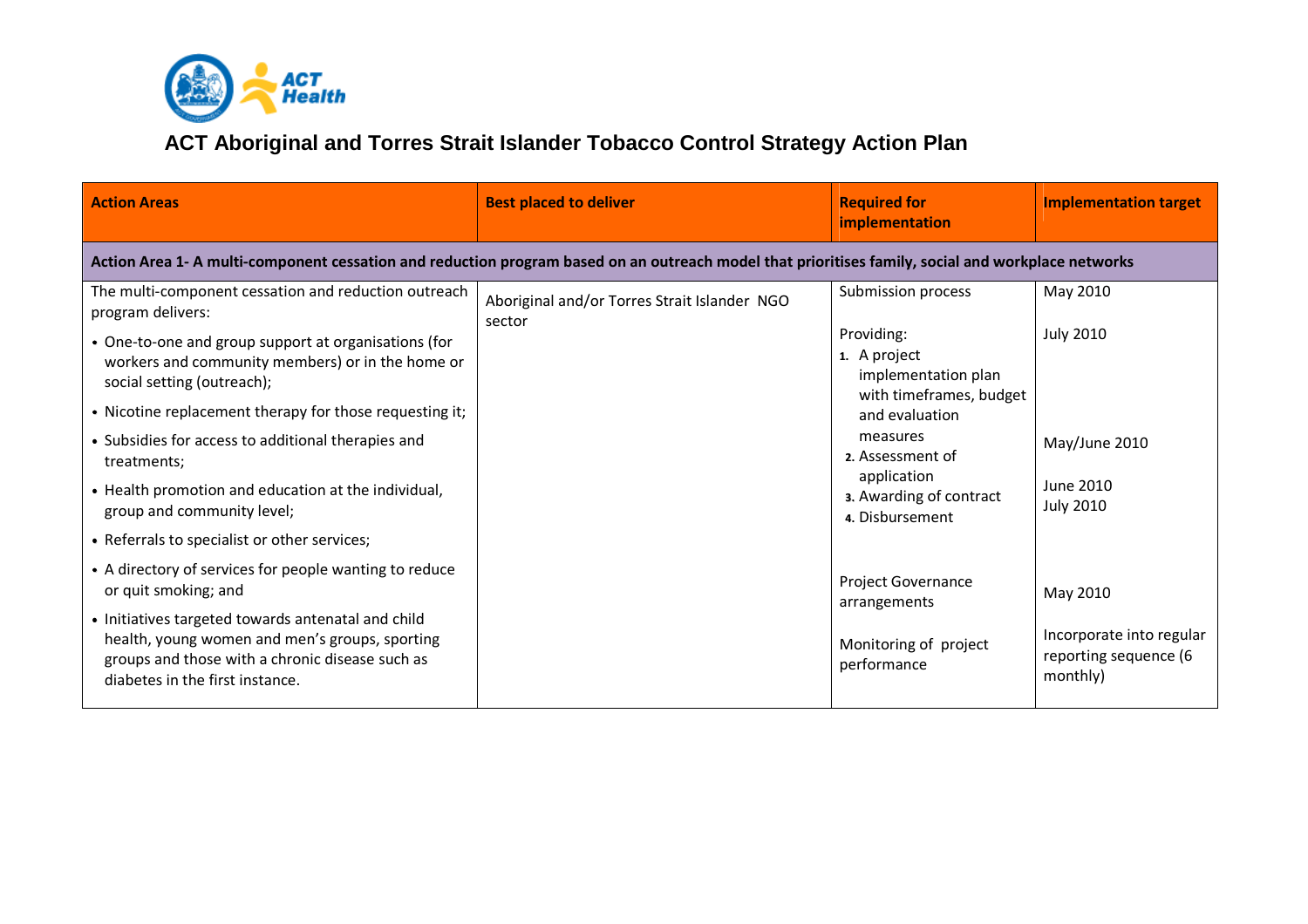| <b>Action Areas</b>                                                                                                                                                                                                                             | <b>Best placed to deliver</b>                        | <b>Required for</b><br>implementation                                                | <b>Implementation target</b> |  |  |
|-------------------------------------------------------------------------------------------------------------------------------------------------------------------------------------------------------------------------------------------------|------------------------------------------------------|--------------------------------------------------------------------------------------|------------------------------|--|--|
| <b>Action Area 2: Social Marketing</b>                                                                                                                                                                                                          |                                                      |                                                                                      |                              |  |  |
| The social marketing program incorporates:                                                                                                                                                                                                      | <b>ACT Health (Lead)</b>                             |                                                                                      |                              |  |  |
| • Social research and marketing to support Aboriginal<br>and Torres Strait Islander people of the ACT in<br>leadership roles to deliver strong statements<br>publically encouraging individuals and the community<br>to reduce or quit smoking. | Social marketing agency                              | Tender for agency to<br>develop and deliver                                          | February - March 2011        |  |  |
| • Messages about what individuals could do with the<br>money saved by not smoking; and<br>• Messages about not smoking in the home and car.                                                                                                     | Social marketing agency to develop local<br>messages | Meet with Advisory Group<br>to discuss content of<br>statements and get<br>agreement | <b>July 2011</b>             |  |  |
| <b>Action Area 3: Research and evaluation</b>                                                                                                                                                                                                   |                                                      |                                                                                      |                              |  |  |
| Research and evaluation is funded to:<br>• Assesses the effectiveness of the interventions based<br>on the family and social networks model of<br>cessation/reduction; and                                                                      | Research institute                                   | Fund PhD scholarship                                                                 | September 2010               |  |  |
| • Assess whether there is any role for stress<br>management in assisting Aboriginal and Torres Strait<br>Islander people in stopping smoking.                                                                                                   | Research institute                                   | Select and appoint<br>Researcher                                                     | <b>March 2011</b>            |  |  |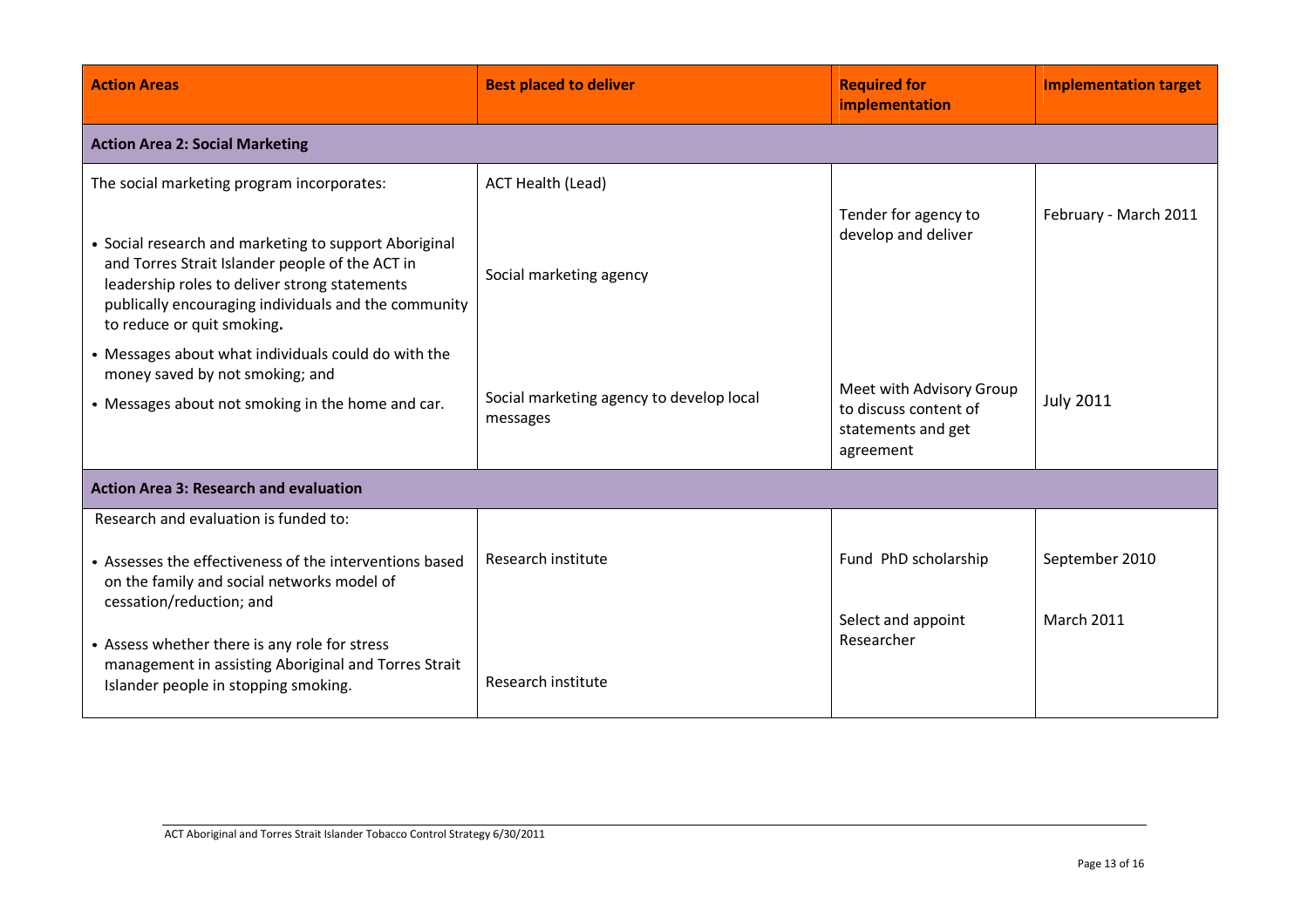| <b>Action Areas</b>                                                                                                                                                                                                                                                                                                                                                                    | <b>Best placed to deliver</b> | <b>Required for</b><br>implementation              | <b>Implementation target</b> |  |  |
|----------------------------------------------------------------------------------------------------------------------------------------------------------------------------------------------------------------------------------------------------------------------------------------------------------------------------------------------------------------------------------------|-------------------------------|----------------------------------------------------|------------------------------|--|--|
| Action Area 4- Monitor and support existing legislation, bans and policy initiatives                                                                                                                                                                                                                                                                                                   |                               |                                                    |                              |  |  |
| Monitor existing legislation, bans for:<br>• Banning smoking in cars where children are present                                                                                                                                                                                                                                                                                        | <b>ACT Health &amp; AFP</b>   | Meetings with area within<br>Government/monitoring | Ongoing                      |  |  |
| Encourage and assist organisations to implement<br>smoke free workplace policies, that includes<br>information about:<br>• Designated outdoor smoking area;<br>• Providing access for staff to cessation/reduction<br>programs (and provides leave for people to attend if<br>required); and<br>• Providing access assisted methods of<br>quitting/reduction to employees and clients. | <b>ACT Health</b>             |                                                    | Ongoing                      |  |  |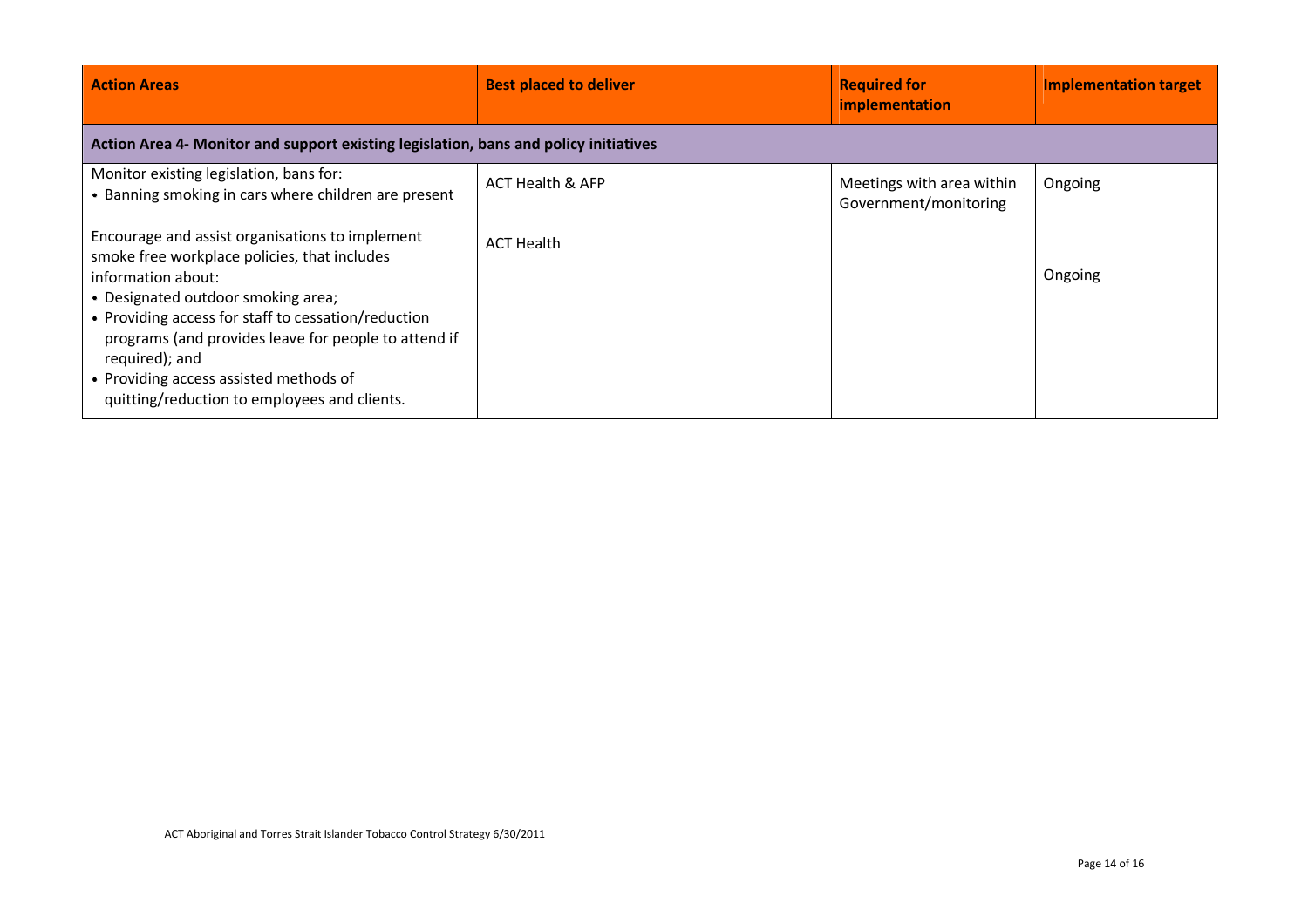

#### *References:*

ACT Government 2008, *Support for Indigenous Canberrans Budget 2008-2009*, *Media Release No. 7*, ACT Government, Canberra ACT.

ACT Government 2009, *National Partnership Agreement on Closing the Gap in Indigenous Health Outcomes: ACT Implementation Plan. A. Health: 11*, ACT Government, Canberra ACT.

ACT Health, Population Health Division 2010, *Australian Capital Territory Chief Health Officer's Report 2010,* ACT Government, Canberra ACT.

Calma, T. 2009, *Tobacco control and closing the gap*, Oceania Tobacco Control 2009 Conference, Darwin.

Commonwealth Department of Health and Ageing 2009, *National Partnership Agreement on Closing the Gap*, Australian Government.

Commonwealth Department of Health and Ageing (2003). Tobacco Advertising Prohibition Act 1992 Issues Paper. Canberra, Australian Government.

Cummings, K, Fong G and Borland R 2009 "Environmental Influences on Tobacco Use: Evidence from Societal and Community Influences on Tobacco Use and Dependence." *Annual Review of Clinical Psychology* 5, pp. 433-458.

DiGiacomo, M, Davidson P, Davison, J, Moore & Abbott, P 2007, "Stressful life events, resources, and access: key considerations in quitting smoking at an Aboriginal Medical Service", *Australian and New Zealand Journal of Public Health* 31(2): 174-176.

Grigg, M, Waa, A & Bradbrook, S 2008, "Response to an indigenous smoking cessation media campaign - It's about wh(a)over-barnau." *Australian and New Zealand Journal of Public Health* 32(6): 559-564.

Ivers, R 2003, "A review of tobacco interventions for Indigenous Australians", *Australian and New Zealand Journal of Public Health* 27(3): 294-299.

Johnston, V & Thomas, D 2008, "Smoking behaviours in a remote Australian Indigenous community: The influence of family and other factors", *Social Science and Medicine* 67(11): 1708-1716.

Ministerial Council on Drug Strategy, 2004, *National Tobacco Strategy, 2004-2009: The Strategy*, Canberra, Ministerial Council on Drug Strategy.

The Cancer Council of Australia, 2003, *Review of the Tobacco advertising Prohibition Act: submission on behalf of Australian health organisations*. Sydney, VicHealth Centre for Tobacco Control.

Wakefield, M, Germain, D, Durkin, S & Henriksen L, 2006, "An experimental study of effects on schoolchildren of exposure to point-of-sale cigarette advertising and pack displays." *Health Education Research* 21(3): 338-347.